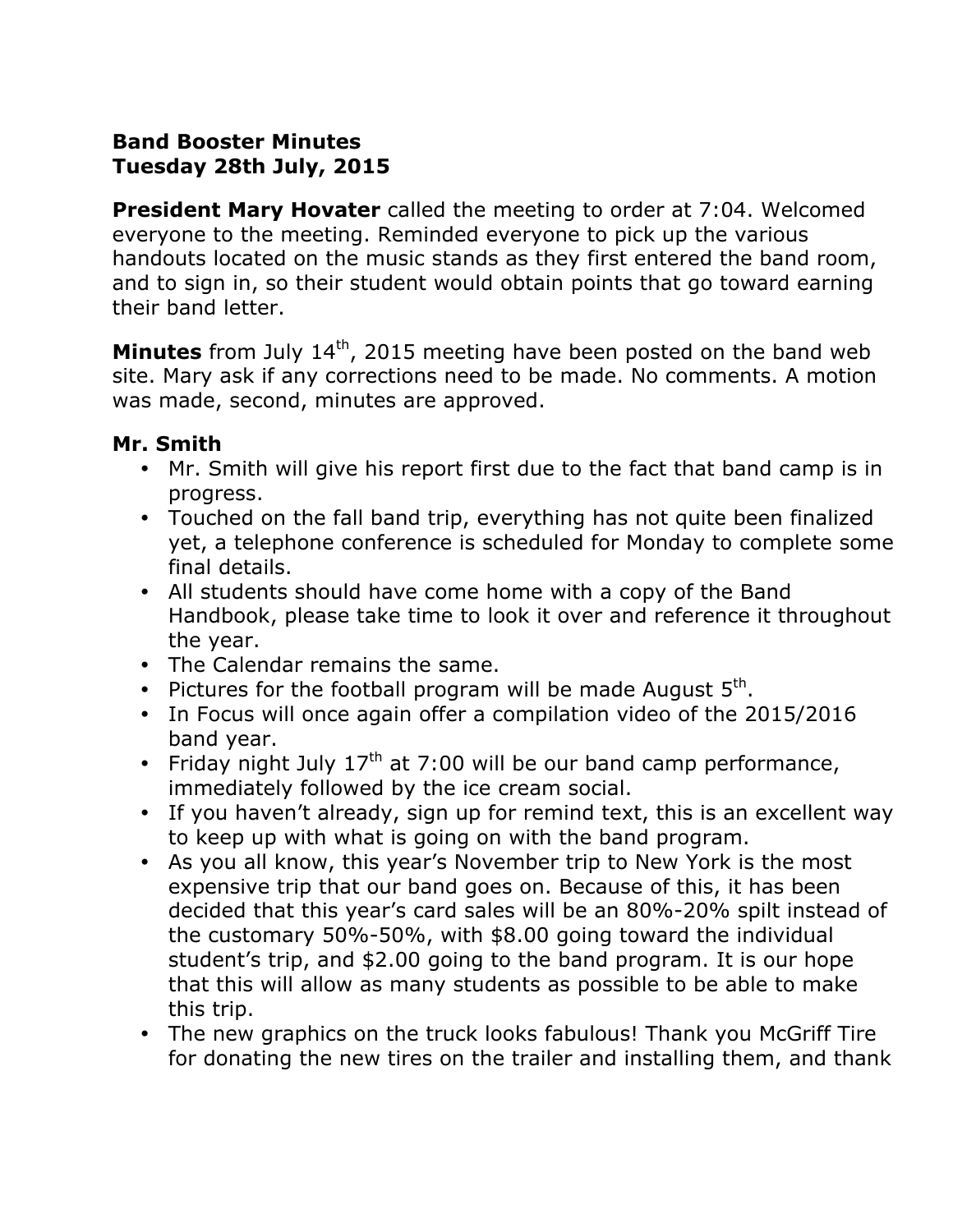you to an unnamed for the electrical work, it also was donated.

# **Treasurer's Report**

- Sonya reported the booster account has an approximate balance of  $$0,$  $$9$  has been collected in chaperone fees and  $$9$  from students for band fees.
- A payment of  $$9$  to Musical Destinations and  $$9$  for the truck and trailer are expenses that will need to be paid in short order.
- ! Band card split will be \$8.00 for students and \$2.00 for the band program this year.
- The Uniform CD at Premier Bank has a \$38,973.50 balance.
- ! Motion, second, Treasurer's Report approved as reported.

### **Mary**

- Booster t-shirts are in and can be picked up and paid for after tonight's meeting. Extras were ordered and will also be available for purchase.
- We are still in need of people to volunteer to help with water, please see the sign-up sheet.
- ! Thank you to Kelly Smith and her husband with International Fire Protection for donating cool wraps to the band students.
- ! The positions of Concession Stand Lead and Secretary will become vacant and will need to be filled by next year.
- Terry Sellers Thursday, July  $30<sup>th</sup>$  at 6:00 p.m. has been set for concession stand clean up.
- ! Please see the sign-up sheets for the concession stand and pick a date to volunteer.
- . We are awaiting a quote for repairs to the band truck door.
- ! Carol Harbison Will call Mitch Smith Chevrolet to see if they will supply a loaner truck to pull the equipment trailer.
- LaTonya Boike All students have been fitted and have a uniform. Please have them try their uniform on at home and check for proper fit, pants may be hemmed, but cannot be cut off. Make sure that your student has BLACK SOCKS! Please read over the care of uniform information. Always wear your black band show t-shirt beneath your uniform. Place a dryer sheet in the hat box to help with odor control.
- Jackie Burnham Hand warmers and ponchos have been ordered and a Walmart grant has been applied for to purchase them.
- John Sisk That truck looks fabulous!! We have returning pit crew members and a few new ones, looking forward to a great year.